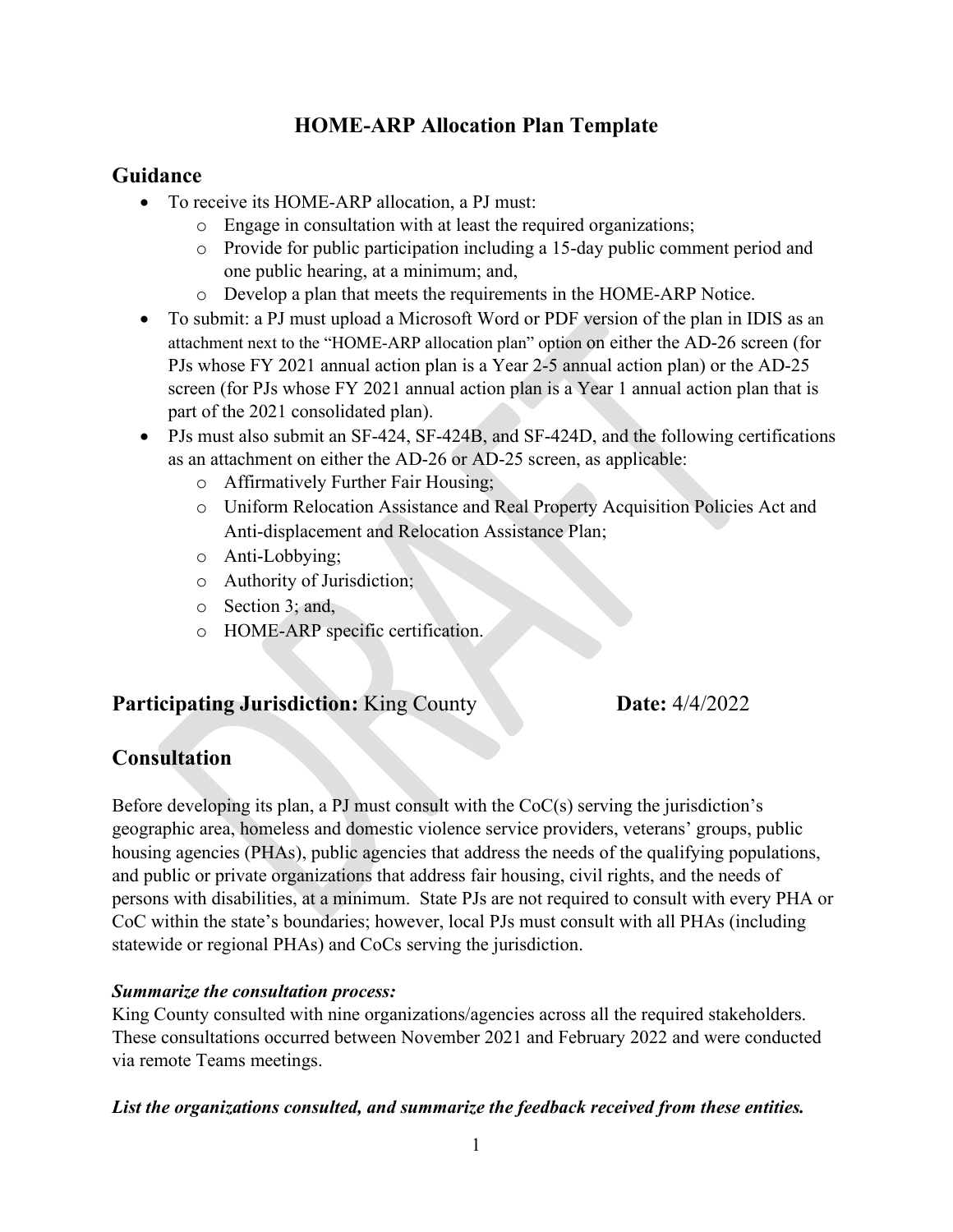| <b>Agency/Org</b><br><b>Consulted</b>                                                | <b>Type of</b><br>Agency/Org                                                                                                               | <b>Method of</b><br><b>Consultation</b> | Feedback                                                                                                                                                                                                                                                                                                                                                                                                                                                                                             |  |
|--------------------------------------------------------------------------------------|--------------------------------------------------------------------------------------------------------------------------------------------|-----------------------------------------|------------------------------------------------------------------------------------------------------------------------------------------------------------------------------------------------------------------------------------------------------------------------------------------------------------------------------------------------------------------------------------------------------------------------------------------------------------------------------------------------------|--|
| <b>King County</b><br>Regional<br><b>Homelessness</b><br><b>Authority</b><br>(KCRHA) | Continuum of<br>Care; newly<br>established<br>regional (King<br>County and<br>Seattle) body to<br>address<br>homelessness<br>holistically. | Remote meeting<br>11/29/21              | Allocating HOME-ARP funds for<br>capital purposes, to support<br>development of new PSH housing<br>and new non-congregate shelters<br>makes sense. There is significant<br>need for PSH and shelter units<br>throughout the County to serve<br>homeless populations that have been<br>under resourced from a capital<br>perspective. Proposed approach<br>makes sense – will advance the<br>construction pipeline and provide<br>shelter and permanent supportive<br>housing for homeless.           |  |
| <b>King County</b><br><b>Housing</b><br><b>Authority</b><br>(KCHA)                   | Housing<br>Authority                                                                                                                       | Remote meeting<br>12/22/21              | Supports funding the proposed PSH<br>and shelter projects. Asked County to<br>consider allocating some resources<br>for housing stability services or for<br>capital for another PSH development<br>project.                                                                                                                                                                                                                                                                                         |  |
| <b>Renton Housing</b><br><b>Authority</b><br>(RHA)                                   | Housing<br>Authority                                                                                                                       | Remote meeting<br>2/4/2022              | Development of new units,<br>operations, and services are all<br>priority needs. Development and<br>ongoing operating costs, specifically<br>insurance and staffing, are rising.<br>Supports prioritizing these funds for<br>capital purposes and continuing to<br>balance needs for capital and<br>operating/services resources.                                                                                                                                                                    |  |
| <b>Coalition Ending</b><br><b>Gender Based</b><br><b>Violence</b>                    | Nonprofit<br>organization<br>addressing<br>domestic<br>violence                                                                            | Remote meeting<br>2/7/22                | Coalition of more than 40 diverse<br>member organizations in King<br>County working to end gender based<br>violence. Housing and shelter for<br>survivors of domestic violence is a<br>critical need. Highly supports<br>allocating funds to both the DV<br>shetler on the Eastside as well as the<br>proposed non-congregate shelter in<br>South King County, where shelter is<br>much needed. Notes that shelters not<br>specifically focused on serving DV<br>survivors, do serve high percentage |  |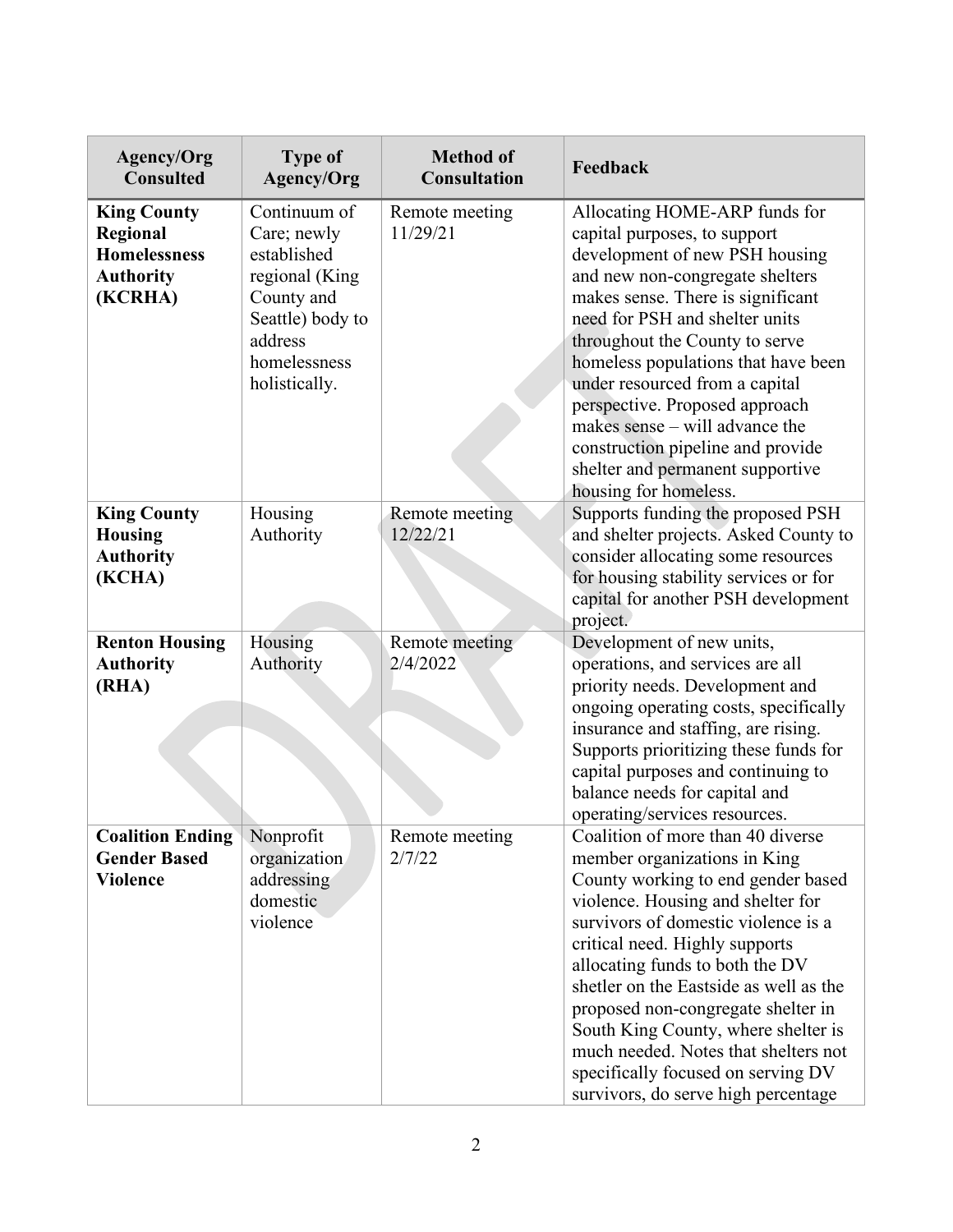|                        |                           |                | of DV survivors. Cited one shetler                              |
|------------------------|---------------------------|----------------|-----------------------------------------------------------------|
|                        |                           |                | that, while not prioritized as DV,                              |
|                        |                           |                | 50% of their residents are DV                                   |
|                        |                           |                | survivors. And another shelter reports                          |
|                        |                           |                | that $30\% - 40\%$ of their callers are                         |
|                        |                           |                |                                                                 |
|                        |                           |                | fleeing DV. Glad to see these funds                             |
|                        |                           |                | supporting DV shelter and shelters                              |
|                        |                           |                | more broadly.                                                   |
| <b>King County</b>     | Local                     | Remote meeting | Meeting included King County teams                              |
| <b>Adult Services</b>  | government                | 2/7/22         | focused on homeless Veterans,                                   |
| <b>Division (ADS)</b>  | agency                    |                | including Veteran Operations                                    |
|                        | managing the              |                | Leadership Team (VOLT) and                                      |
|                        | majority of               |                | Veteran's Initiative team.                                      |
|                        | King County's             |                | HOME ARP funds are a good match                                 |
|                        | Veteran                   |                | for homeless Veterans. Support                                  |
|                        | services                  |                | allocating funds for PSH serving                                |
|                        |                           |                | some homeless Veterans.                                         |
|                        |                           |                | Consider the service level PSH                                  |
|                        |                           |                | projects provide for Veterans, make                             |
|                        |                           |                | sure they are providing appropriate                             |
|                        |                           |                | services. Look at pairing funds with                            |
|                        |                           |                | HUD VASH vouchers to ensure case                                |
|                        |                           |                | management.                                                     |
|                        |                           |                |                                                                 |
|                        |                           |                |                                                                 |
| <b>King County</b>     | Local                     | Remote meeting | Agency works with qualifying                                    |
| <b>Behavioral</b>      | government                | 2/9/22         | populations at high risk of housing                             |
| <b>Health</b> and      | agency                    |                | instability, including those with                               |
| <b>Recovery</b>        |                           |                | mental and behavioral health                                    |
| <b>Division (BHRD)</b> |                           |                | conditions and substance use issues.                            |
|                        |                           |                | Supports HOME ARP allocation                                    |
|                        |                           |                | proposal prioritizing homeless                                  |
|                        |                           |                | housing (PSH) and shetler. Raised                               |
|                        |                           |                | concern about coordinated entry                                 |
|                        |                           |                | system (CEA) not prioritizing clients                           |
|                        |                           |                | they serve, those stepping down from                            |
|                        |                           |                | behavioral health or health care                                |
|                        |                           |                | facilities. Encouraged funding for                              |
|                        |                           |                | non-PSH affordable housing serving                              |
|                        |                           |                | those with behavioral health                                    |
|                        |                           |                | conditions, and potentially                                     |
|                        |                           |                | connecting with PACT (Program for                               |
|                        |                           |                | <b>Assertive Community Treatment)</b>                           |
|                        |                           |                | which provides wrap-around services.                            |
| <b>Fair Housing</b>    | Nonprofit                 | Remote meeting | Supports use of HOME ARP funds                                  |
| <b>Center of</b>       | agency                    | 2/11/22        | for capital purposes – development of                           |
| Washington             | providing fair<br>housing |                | shelters and affordable housing.<br>There is high need for non- |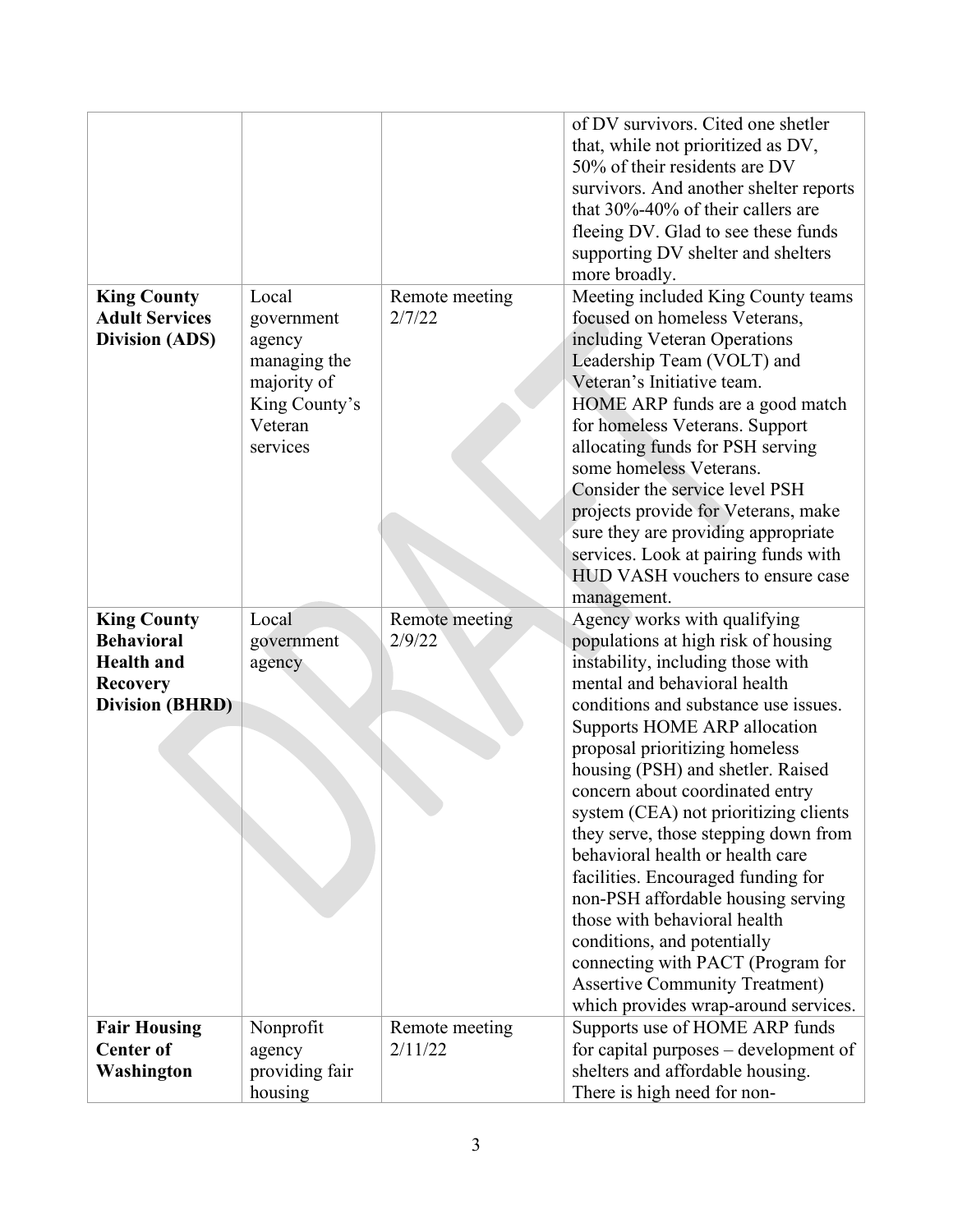|                                   | education,<br>outreach, and<br>enforcement<br>services. |                | congregate shelters throughout King<br>County and the State.<br>Ensure that affordable housing<br>developers using these funds create<br>and implement affirmative marketing<br>plans. Any opportunity to provide<br>developers with fair housing training?<br>Also, ensure that new developments<br>are located near amenities<br>(businesses, parks, hospitals) that will<br>help residents thrive. |
|-----------------------------------|---------------------------------------------------------|----------------|-------------------------------------------------------------------------------------------------------------------------------------------------------------------------------------------------------------------------------------------------------------------------------------------------------------------------------------------------------------------------------------------------------|
| The Arc of King                   | Nonprofit                                               | Remote meeting | The Arc of King County serves                                                                                                                                                                                                                                                                                                                                                                         |
| <b>County AND</b>                 | agencies                                                | 2/23/22        | people with intellectual and                                                                                                                                                                                                                                                                                                                                                                          |
| <b>Alliance of</b><br>People with | serving people<br>with disabilities                     |                | development disabilities. The<br>Alliance of People with Disabilities is                                                                                                                                                                                                                                                                                                                              |
| <b>Disabilities</b>               |                                                         |                | the Independent Living Center for                                                                                                                                                                                                                                                                                                                                                                     |
|                                   |                                                         |                | King County, providing a variety of                                                                                                                                                                                                                                                                                                                                                                   |
|                                   |                                                         |                | services to people across a range of                                                                                                                                                                                                                                                                                                                                                                  |
|                                   |                                                         |                | disabilities.                                                                                                                                                                                                                                                                                                                                                                                         |
|                                   |                                                         |                | Housing system is not serving people                                                                                                                                                                                                                                                                                                                                                                  |
|                                   |                                                         |                | with Intellectual and Development                                                                                                                                                                                                                                                                                                                                                                     |
|                                   |                                                         |                | disabilities the way it needs to.<br>Where can we improve? Homeless                                                                                                                                                                                                                                                                                                                                   |
|                                   |                                                         |                | housing and CEA is focused on                                                                                                                                                                                                                                                                                                                                                                         |
|                                   |                                                         |                | behavioral health and substance use                                                                                                                                                                                                                                                                                                                                                                   |
|                                   |                                                         |                | conditions. And people with I/DD are                                                                                                                                                                                                                                                                                                                                                                  |
|                                   |                                                         |                | not prioritized if not homeless.                                                                                                                                                                                                                                                                                                                                                                      |
|                                   |                                                         |                | Current model typically supports                                                                                                                                                                                                                                                                                                                                                                      |
|                                   |                                                         |                | small I/DD group homes. We need to<br>scale up and integrate needs and                                                                                                                                                                                                                                                                                                                                |
|                                   |                                                         |                | housing to accommodate people with                                                                                                                                                                                                                                                                                                                                                                    |
|                                   |                                                         |                | full range of disabilities, including                                                                                                                                                                                                                                                                                                                                                                 |
|                                   |                                                         |                | I/DD.                                                                                                                                                                                                                                                                                                                                                                                                 |
|                                   |                                                         |                | Support the proposed HOME ARP                                                                                                                                                                                                                                                                                                                                                                         |
|                                   |                                                         |                | allocation plan, three identified                                                                                                                                                                                                                                                                                                                                                                     |
|                                   |                                                         |                | projects will support people with<br>disabilities. 64% of the unhoused                                                                                                                                                                                                                                                                                                                                |
|                                   |                                                         |                | have at least one form of disability.                                                                                                                                                                                                                                                                                                                                                                 |
|                                   |                                                         |                | And also encourage us to support                                                                                                                                                                                                                                                                                                                                                                      |
|                                   |                                                         |                | housing that serves a broader                                                                                                                                                                                                                                                                                                                                                                         |
|                                   |                                                         |                | spectrum of disabilities in, not just                                                                                                                                                                                                                                                                                                                                                                 |
|                                   |                                                         |                | behavioral health disabilities.                                                                                                                                                                                                                                                                                                                                                                       |

If additional space is needed, insert image of table here: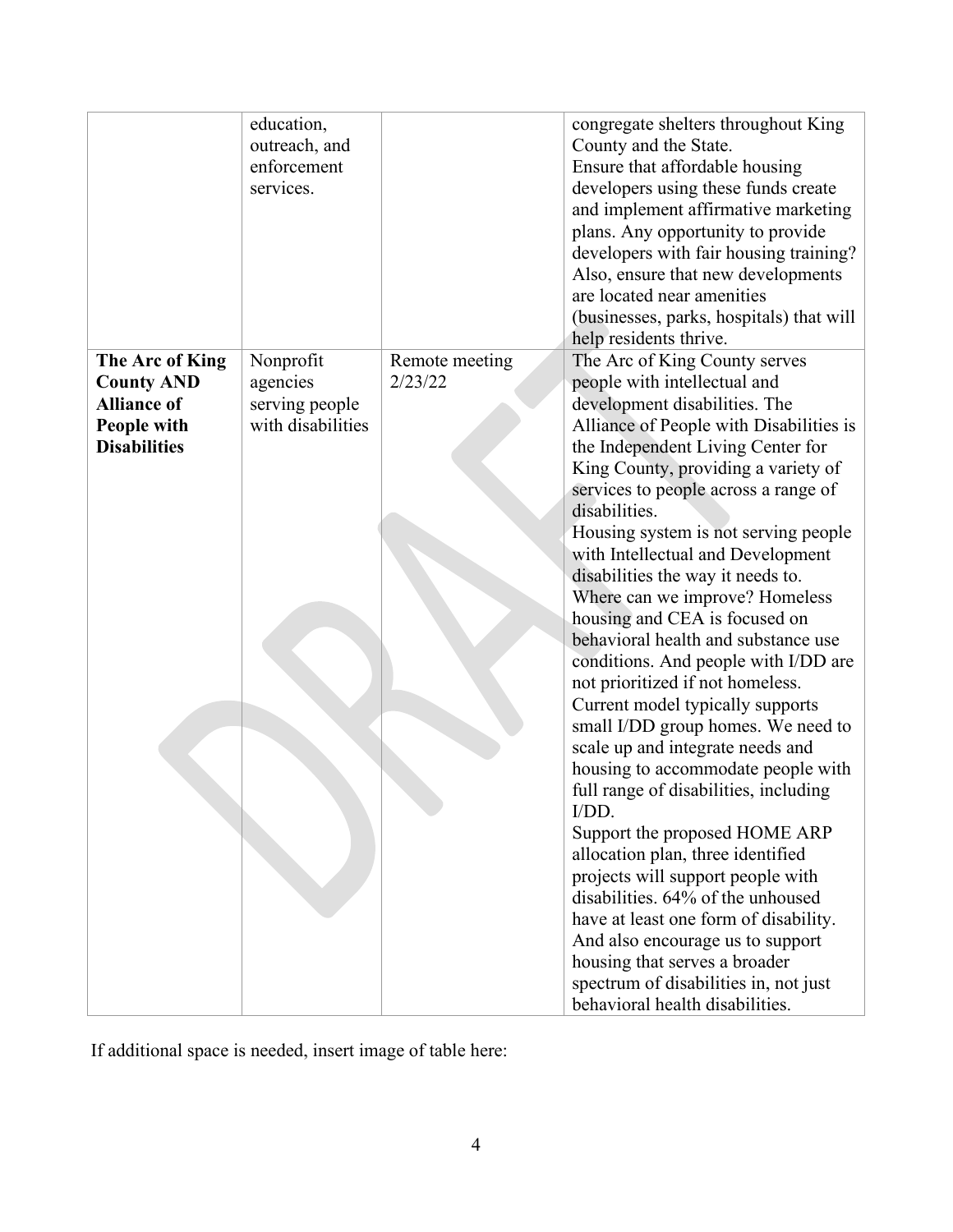# **Public Participation**

PJs must provide for and encourage citizen participation in the development of the HOME-ARP allocation plan. Before submission of the plan, PJs must provide residents with reasonable notice and an opportunity to comment on the proposed HOME-ARP allocation plan of **no less than 15 calendar days**. The PJ must follow its adopted requirements for "reasonable notice and an opportunity to comment" for plan amendments in its current citizen participation plan. In addition, PJs must hold **at least one public hearing** during the development of the HOME-ARP allocation plan and prior to submission.

For the purposes of HOME-ARP, PJs are required to make the following information available to the public:

- The amount of HOME-ARP the PJ will receive,
- The range of activities the PJ may undertake.

## *Describe the public participation process, including information about and the dates of the public comment period and public hearing(s) held during the development of the plan:*

- *Public comment period: start date - 4/4/2022 end date - 4/18/2022*
- *Public hearing: 4/15/2022*

To be completed after public comment period

### *Describe any efforts to broaden public participation:*

King County's Housing, Homelessness and Community Development Division (HHCDD) conducted outreach to key stakeholders from November 2021 through February 2022. Stakeholders included the CoC, homeless and domestic violence providers, public housing authorities, public agencies addressing the needs of Veterans and other qualifying populations, and nonprofits addressing fair housing and the needs of people with disabilities. In these meetings King County asked stakeholders what the most pressing housing needs are for homeless people or those at greatest risk of homelessness. King County shared a draft HOME ARP Allocation Plan, which identified three capital projects prioritized for funding and a balance that would be prioritized in the 2022 housing capital funding round, and asked stakeholders whether these priorities align with the needs they are seeing, or where there may be gaps.

King County also sent a notice to more than 180 organizations/agencies, including affordable housing developers and homeless service providers, inviting them to participate in the 15-day public comment period and/or the public hearing on 4/15/22.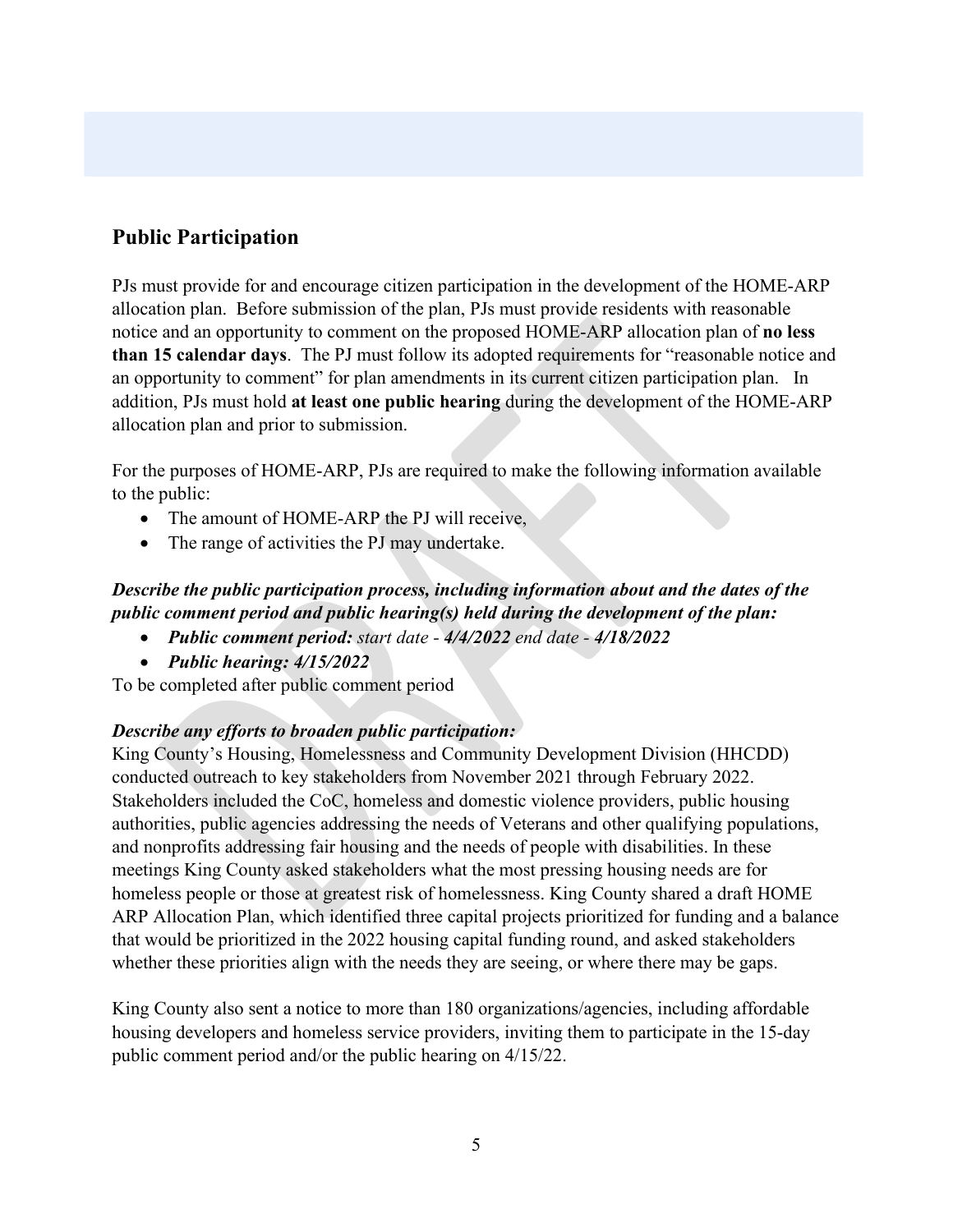A PJ must consider any comments or views of residents received in writing, or orally at a public hearing, when preparing the HOME-ARP allocation plan.

### *Summarize the comments and recommendations received through the public participation process:*

To be completed after the public comment period.

### *Summarize any comments or recommendations not accepted and state the reasons why:*

To be completed after the public comment period.

# **Needs Assessment and Gaps Analysis**

PJs must evaluate the size and demographic composition of qualifying populations within its boundaries and assess the unmet needs of those populations. In addition, a PJ must identify any gaps within its current shelter and housing inventory as well as the service delivery system. A PJ should use current data, including point in time count, housing inventory count, or other data available through CoCs, and consultations with service providers to quantify the individuals and families in the qualifying populations and their need for additional housing, shelter, or services. The PJ may use the optional tables provided below and/or attach additional data tables to this template.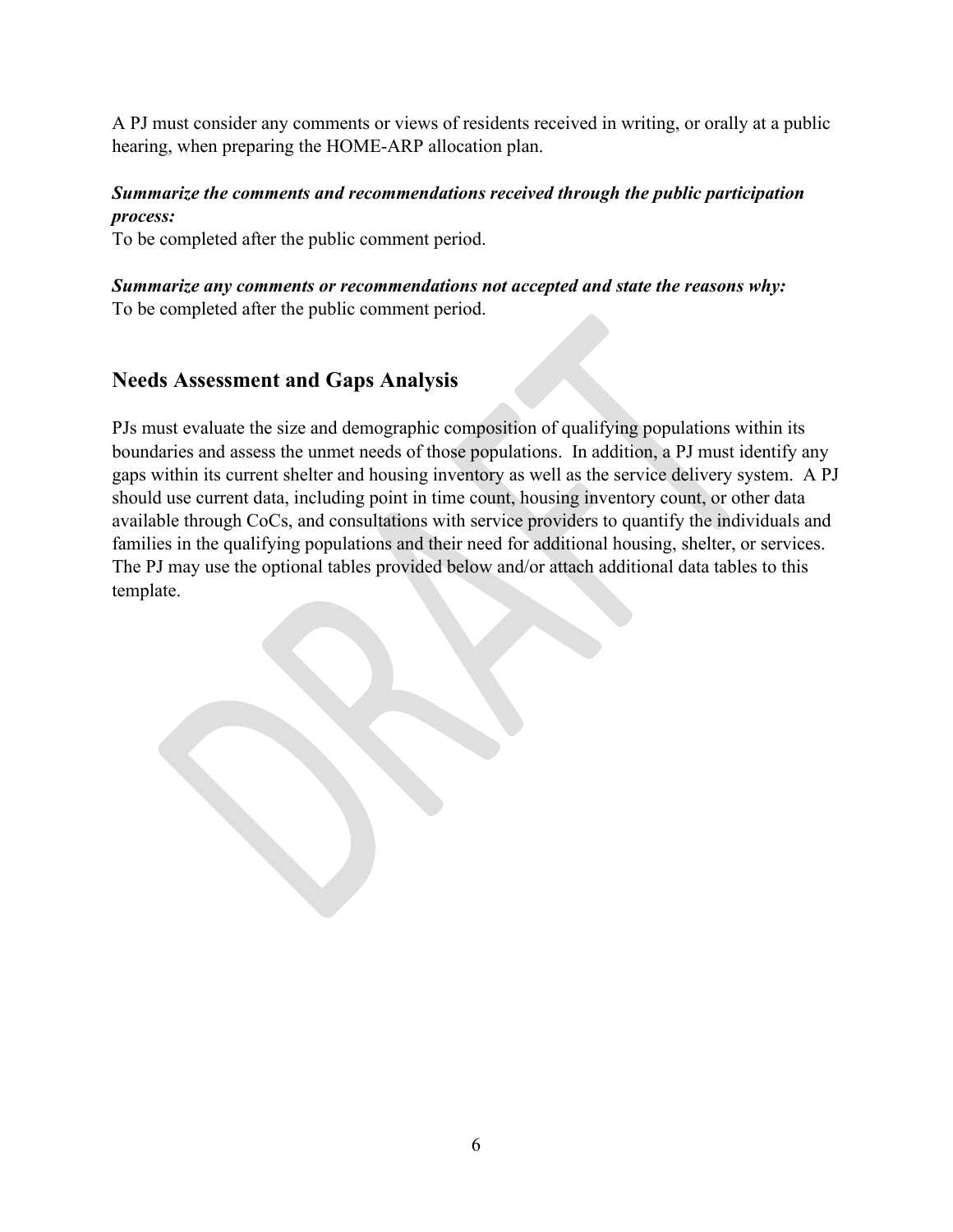| <b>Homeless</b>                    |                          |                 |                          |                            |                                                                         |       |                             |                       |               |                                    |       |
|------------------------------------|--------------------------|-----------------|--------------------------|----------------------------|-------------------------------------------------------------------------|-------|-----------------------------|-----------------------|---------------|------------------------------------|-------|
|                                    | <b>Current Inventory</b> |                 |                          | <b>Homeless Population</b> |                                                                         |       | <b>Gap Analysis</b>         |                       |               |                                    |       |
|                                    | Family                   |                 | <b>Adults</b><br>Only    | Vets                       | Family<br>Adult<br>HH<br>HH (at<br>(w/o)<br>least 1<br>child)<br>child) | Vets  | DV<br>Survivor<br>${\bf S}$ | Family                |               | Adults<br>Only                     |       |
|                                    | $#$ of<br><b>Beds</b>    | $#$ of<br>Units | $#$ of<br>Beds/Unit<br>S | $#$ of<br><b>Beds</b>      |                                                                         |       |                             | $#$ of<br><b>Beds</b> | # of<br>Units | $#$ of<br>Beds/Unit<br>$\mathbf S$ |       |
| Emergency<br>Shelter               | 1,696                    | 436             | 3,119                    | 75                         |                                                                         |       |                             |                       |               |                                    |       |
| Transitional<br>Housing            | 1,522                    | 430             | 577                      | 107                        |                                                                         |       |                             |                       |               |                                    |       |
| Rapid Re-<br>Housing               | 605                      | 172             | 359                      | 200                        |                                                                         |       |                             |                       |               |                                    |       |
| Permanent<br>Supportive<br>Housing | 1,280                    | 425             | 4,969                    | 1,540                      |                                                                         |       |                             |                       |               |                                    |       |
| Other<br>Permanent<br>Housing      | 1,328                    | 335             | 403                      | 21                         |                                                                         |       |                             |                       |               |                                    |       |
| Sheltered<br>Homeless              |                          |                 |                          |                            | 873                                                                     | 3,397 | 414                         | 374                   |               |                                    |       |
| Unsheltered<br>Homeless            |                          |                 |                          |                            | 317                                                                     | 3,825 | 339                         | 837                   |               |                                    |       |
| <b>Current Gap</b>                 |                          |                 |                          |                            |                                                                         |       |                             |                       | 1,900         | 600                                | 6,300 |

#### **OPTIONAL Homeless Needs Inventory and Gap Analysis Table**

**Suggested Data Sources:** 1. Point in Time Count (PIT); 2. Continuum of Care Housing Inventory Count (HIC); 3. Consultation

#### **OPTIONAL Housing Needs Inventory and Gap Analysis Table**

| <b>Non-Homeless</b>                                                   |                          |                      |                     |  |  |  |
|-----------------------------------------------------------------------|--------------------------|----------------------|---------------------|--|--|--|
|                                                                       | <b>Current Inventory</b> | <b>Level of Need</b> | <b>Gap Analysis</b> |  |  |  |
|                                                                       | # of Units               | $\#$ of Households   | $\#$ of Households  |  |  |  |
| <b>Total Rental Units</b>                                             | 382,770                  |                      |                     |  |  |  |
| Rental Units Affordable to HH at 30%<br>AMI (At-Risk of Homelessness) | 36,780                   |                      |                     |  |  |  |
| Rental Units Affordable to HH at 50%                                  | 56,145                   |                      |                     |  |  |  |
| AMI (Other Populations)                                               |                          |                      |                     |  |  |  |
| $0\% - 30\%$ AMI Renter HH w/ 1 or more                               |                          |                      |                     |  |  |  |
| severe housing problems                                               |                          | 60,445               |                     |  |  |  |
| (At-Risk of Homelessness)                                             |                          |                      |                     |  |  |  |
| $30\% - 50\%$ AMI Renter HH w/ 1 or more                              |                          |                      |                     |  |  |  |
| severe housing problems                                               |                          | 44,710               |                     |  |  |  |
| (Other Populations)                                                   |                          |                      |                     |  |  |  |
| <b>Current Gaps</b>                                                   |                          |                      | 12.230              |  |  |  |

**Suggested Data Sources:** 1. American Community Survey (ACS); 2. Comprehensive Housing Affordability Strategy (CHAS)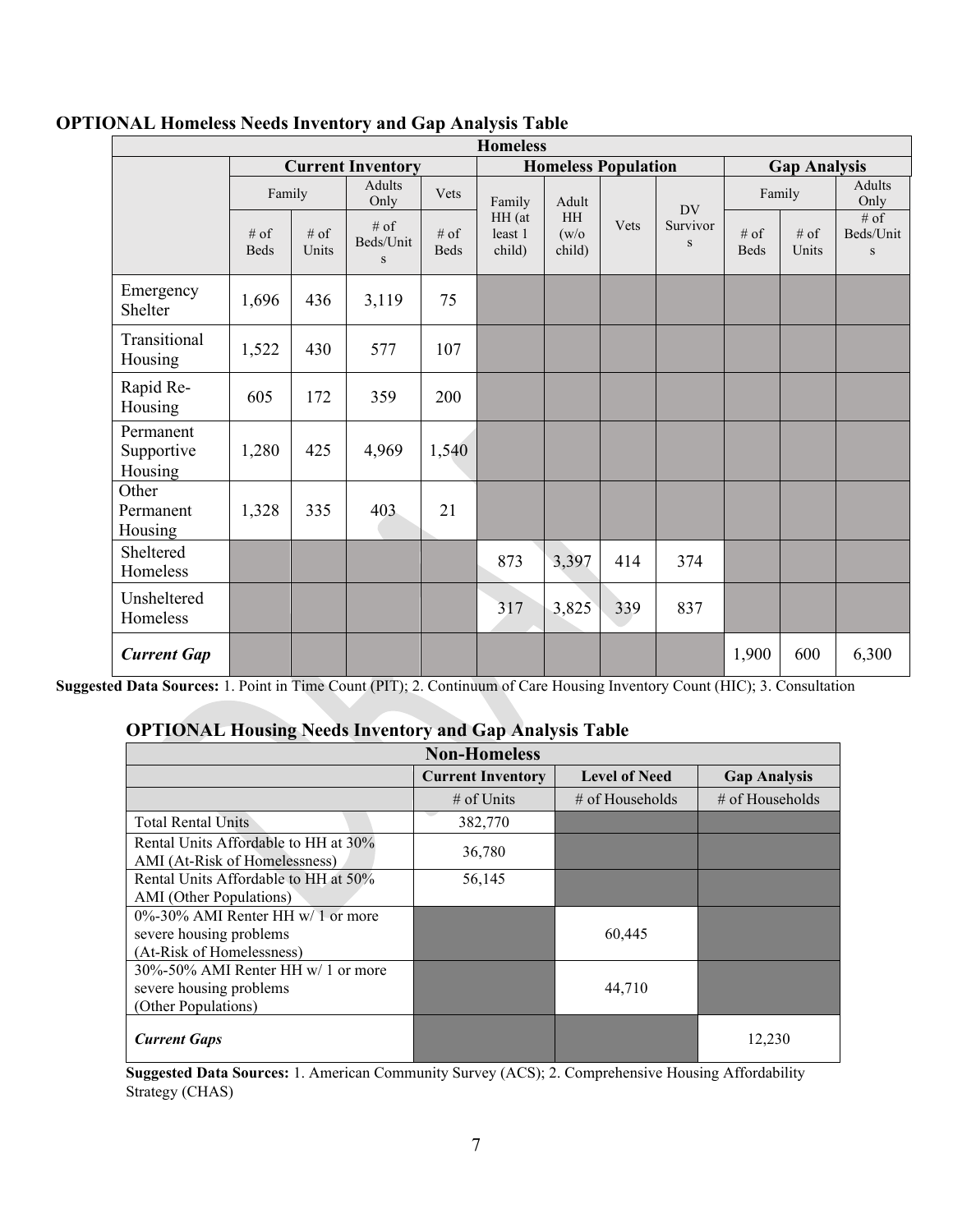### *Describe the size and demographic composition of qualifying populations within the PJ's boundaries:*

All data include Seattle and King County because the homeless data is collected that way and cannot be disaggregated. For consistency the housing data also includes Seattle and King County. King County will only spend HOME ARP funds in King County outside of Seattle.

#### **Homeless Population**

On the night of the 2020 PIT Count, 11,751 individuals were experiencing homelessness in Seattle/King County.<sup>[1](#page-7-0)</sup> Among them, 53% were sheltered while 47% were unsheltered. Compared to the overall population of Seattle/King County, homelessness disproportionately impacts people of color. This is particularly prominent for individuals who identify as Black/African American (25% of those experiencing homelessness vs 7% of the Seattle/King County population), American Indian/Alaska Native (15% of those experiencing homelessness vs 1% of the Seattle/King County population), and Native Hawaiian/Pacific Islander (4% of those experiencing homelessness vs 1% of the Seattle/King County population). The following additional demographic characteristics were identified:

- 15% Hispanic (relative to 10% of the Seattle/King County Population)
- 56% male, 41% female, 1% transgender, 2% gender non-conforming
- 29% chronically homeless
- 19% below the age of 18, 9% between 18-24, 72% over 25
- 32% families with children (adults and children)
- $\bullet$  7% veterans
- 10% individuals fleeing from domestic violence

Additional analyses by King County's Department of Community and Human Services estimate that approximately 40,800 people experienced homelessness in Seattle/King County at some point over the course of 2020.

### **At Risk of Homelessness Population**

The most recent CHAS (Comprehensive Housing Affordability Strategy) data produced by HUD identified 60,445 currently housed households in Seattle/King County at or below 30% AMI with one or more severe housing problems.

### **Fleeing Domestic Violence Population**

The 2020 PIT Count identified 1,211 or 10% of individuals experiencing homelessness who were fleeing domestic violence. 70% of these individuals are women and 25% identify as LGBTQIA+. Racially, this group is 36% American Indian, 40% White, and 20% Black or African American.

Domestic violence survivor counts are always undercounts as their safety is dependent on anonymity. Lea Aromin at the Coalition for Ending Gender Based Violence shared anecdotal evidence about two different homeless shelters in South King County. One family shelter has

<span id="page-7-0"></span><sup>1</sup> 786 of these individuals are youth and therefore not included in the data tables. Homeless adult count was 10,965.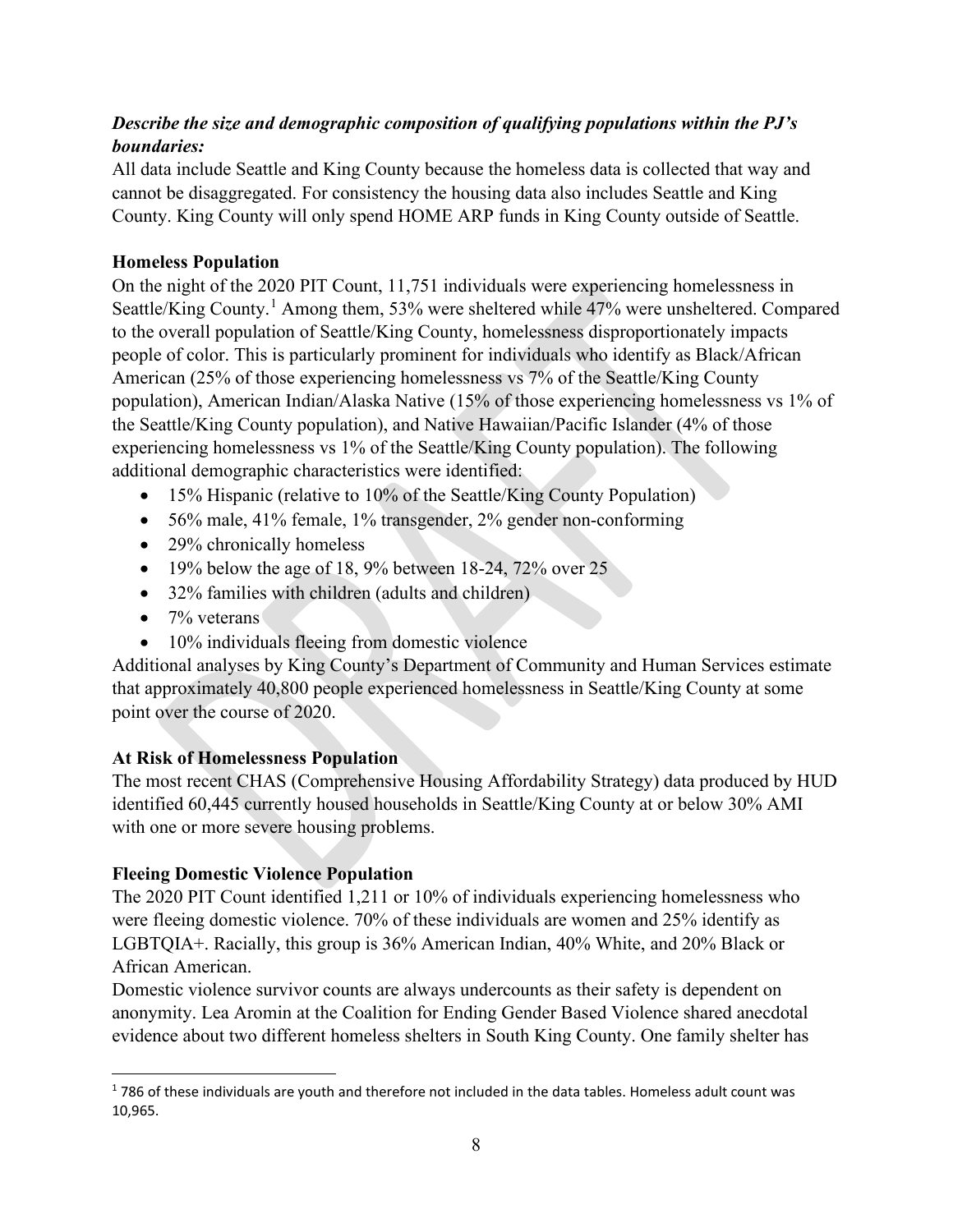reported to the Coalition that 50% of its residents are fleeing domestic violence, and another reported that 30% to 40% of their intake line callers are fleeing domestic violence.

#### **Other Populations including those at greatest risk of housing instability**

The most recent CHAS (Comprehensive Housing Affordability Strategy) data produced by HUD identified 44,710 currently housed households in Seattle/King County between 30%-50% AMI with one or more severe housing problems.

#### **Veterans meeting one of the preceding criteria**

The 2020 PIT Count identified 813 or 7% of homeless individuals as Veterans. Of the veteran homeless population, about 80% were male, 57% white, 97% non-Hispanic, and 92% were 25 or older. King County does not have Veteran demographics for the other qualifying populations.

### *Describe the unmet housing and service needs of qualifying populations, including but not limited to:*

- *Sheltered and unsheltered homeless populations;*
- *Those currently housed populations at risk of homelessness;*
- *Other families requiring services or housing assistance or to prevent homelessness; and,*
- *Those at greatest risk of housing instability or in unstable housing situations:*

#### **Sheltered and unsheltered homeless populations**

- 1) Housing need: the 2020 Point in Time Count for Seattle/King County showed 11,751 individuals experiencing homelessness. Subtracting those who were in transitional or rapid-rehousing leaves a gap of 6,900 units needed to house 8,200 individuals (600 family sized units needed and 6,300 individual units needed).
- 2) Services need: 29% of people experiencing homelessness during the 2020 Point in Time Count were chronically homeless. A projection using this proportion indicates that at least 3,400 individuals need the deep services provided by permanent supportive housing. However, this figure is based on a one night, point in time count. King County recent analyses of HMIS annual data indicate a much higher need, with approximately 8,900 individuals experiencing chronic homelessness, accessing HMIS services, and in need of housing over the course of 2020 (rather than solely the number experiencing homelessness on the night of the PIT Count).

*Identify and consider the current resources available to assist qualifying populations, including congregate and non-congregate shelter units, supportive services, TBRA, and affordable and permanent supportive rental housing:*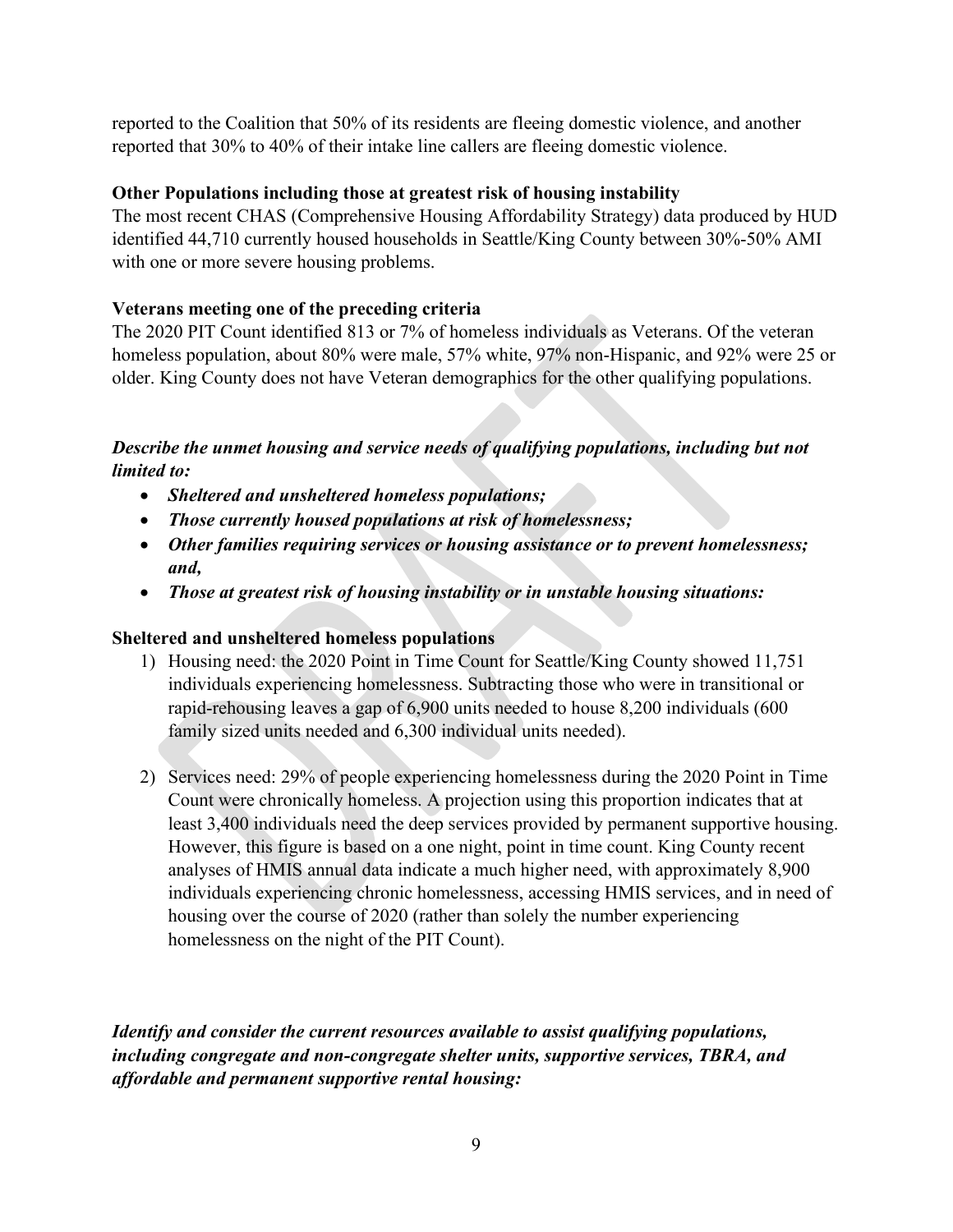*Identify any gaps within the current shelter and housing inventory as well as the service delivery system:*

*Identify the characteristics of housing associated with instability and an increased risk of homelessness if the PJ will include such conditions in its definition of "other populations" as established in the HOME-ARP Notice:*

Enter narrative response here.

#### *Identify priority needs for qualifying populations:*

Enter narrative response here.

#### *Explain how the level of need and gaps in its shelter and housing inventory and service delivery systems based on the data presented in the plan were determined:*

Enter narrative response here.

## **HOME-ARP Activities**

### *Describe the method for soliciting applications for funding and/or selecting developers, service providers, subrecipients and/or contractors and whether the PJ will administer eligible activities directly:*

King County identified two projects in its 2021 Housing Finance capital competitive RFP that could move forward if HOME-ARP funds are allocated to these proejects. In addition, a hotel acquisition outside the funding round could use HOME-ARP funds for rehabilitation and conversion into a 84 unit non-congregate shelter.

Remaining dollars will be offered in the 2022 Housing Finance capital competitive RFP for affordable housing projects.

*If any portion of the PJ's HOME-ARP administrative funds were provided to a subrecipient or contractor prior to HUD's acceptance of the HOME-ARP allocation plan because the subrecipient or contractor is responsible for the administration of the PJ's entire HOME-ARP grant, identify the subrecipient or contractor and describe its role and responsibilities in administering all of the PJ's HOME-ARP program:*  $N/A$ 

PJs must indicate the amount of HOME-ARP funding that is planned for each eligible HOME-ARP activity type and demonstrate that any planned funding for nonprofit organization operating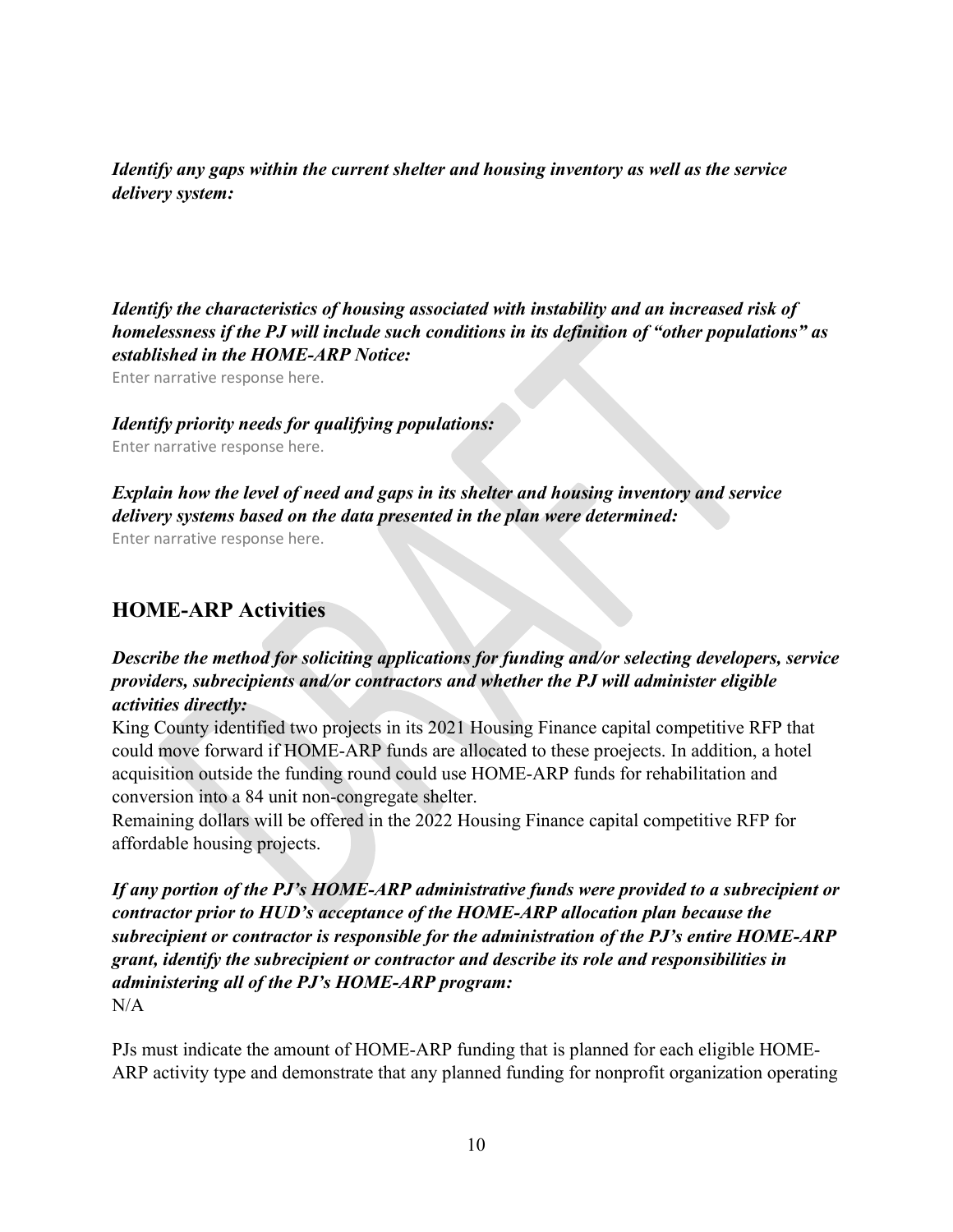assistance, nonprofit capacity building, and administrative costs is within HOME-ARP limits. The following table may be used to meet this requirement.

| o                                                                 | <b>Funding Amount</b> | Percent of the<br>Grant | <b>Statutory</b><br>Limit |  |
|-------------------------------------------------------------------|-----------------------|-------------------------|---------------------------|--|
| <b>Supportive Services</b>                                        | $\text{\$\,0$}$       |                         |                           |  |
| Acquisition and Development of Non-<br><b>Congregate Shelters</b> | \$5,800,000           |                         |                           |  |
| Tenant Based Rental Assistance (TBRA)                             | $\sqrt{3}0$           |                         |                           |  |
| Development of Affordable Rental Housing                          | \$6,521,525           |                         |                           |  |
| Non-Profit Operating                                              | $\sqrt{3}0$           | $0\%$                   | $5\%$                     |  |
| Non-Profit Capacity Building                                      | $\sqrt{3}0$           | $0\%$                   | $5\%$                     |  |
| Administration and Planning                                       | \$1,480,170           | $10.7\%$                | 15%                       |  |
| <b>Total HOME ARP Allocation</b>                                  | \$13,801,695          |                         |                           |  |

#### **Use of HOME-ARP Funding**

#### *Additional narrative, if applicable:*

Based on significant need for new affordable housing units and new non-congregate shelter units, King County plans to allocate HOME-ARP funds to two priority areas: 1) \$6,521,525 or 47% of funds to the development of affordable rental housing, and 2) \$5,800,000 or 42% of funds for the acquisition and development of non-congregate shelter. There are three projects the County can move forward to construction with these funds, leaving a balance of \$1.4M that will be offered in the 2022 Housing Finance Program's capital funding RFP for affordable housing.

King County intends to commit HOME-ARP funds to the following three projects:

### **Development of Affordable Rental Housing**

1) A PSH project in Burien that will provide 95 units of Permanent Supportive Housing serving chronic homeless, with 25 units serving disable Veterans

### **Acquisition and Development of Non-congregate shelter**

- 2) A 25-unit shelter on the Eastsdie serving people fleeing domestic violence
- 3) Rehabilitation of a Federal Way site to provide an 84-unit shelter for homeless individuals or families

### *Describe how the characteristics of the shelter and housing inventory, service delivery system, and the needs identified in the gap analysis provided a rationale for the plan to fund eligible activities:*

Enter narrative response here.

# **HOME-ARP Production Housing Goals**

### *Estimate the number of affordable rental housing units for qualifying populations that the PJ will produce or support with its HOME-ARP allocation:*

• 180 units of affordable rental housing, at least 95 PSH units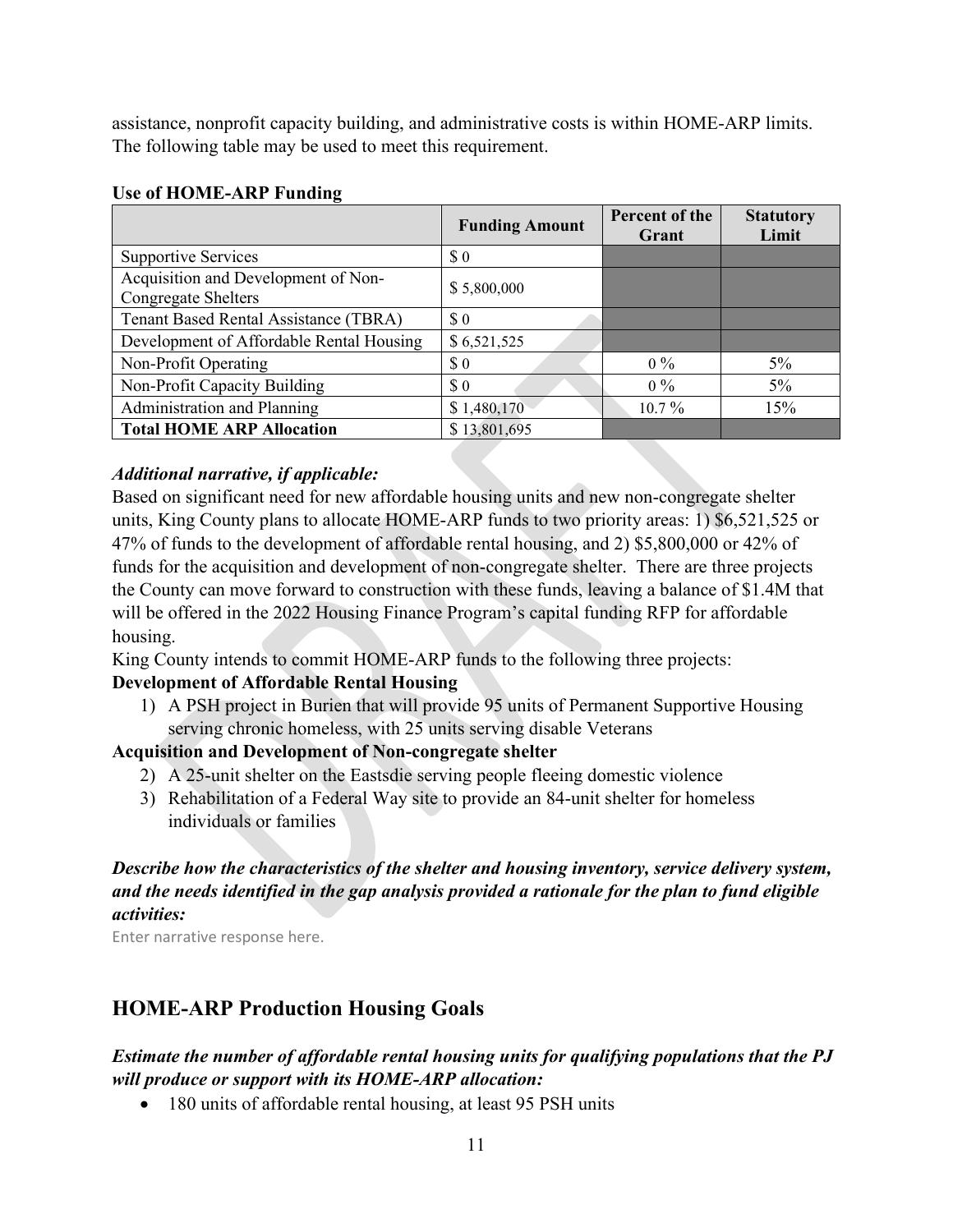• At least 109 units of non-congregate shelter

#### *Describe the specific affordable rental housing production goal that the PJ hopes to achieve and describe how it will address the PJ's priority needs:*

Funding will create at least 180 units of affordable rental housing. One of the projects currently in the pipeline that can move forward with HOME-ARP funds will create 95 units of permanent supportive housing in Burien, South King County. Remaining funds of \$1.4M will be offered in the 2022 Housing Finance RFP with a goal of funding an additional 85 units of affordable rental housing, for a total of 180 units.

This funding will add 180 units of the 6,900 needed.

## **Preferences**

#### *Identify whether the PJ intends to give preference to one or more qualifying populations or a subpopulation within one or more qualifying populations for any eligible activity or project:*

- Preferences cannot violate any applicable fair housing, civil rights, and nondiscrimination requirements, including but not limited to those requirements listed in 24 CFR 5.105(a).
- PJs are not required to describe specific projects to which the preferences will apply. Enter narrative response here.

*If a preference was identified, explain how the use of a preference or method of prioritization will address the unmet need or gap in benefits and services received by individuals and families in the qualifying population or category of qualifying population, consistent with the PJ's needs assessment and gap analysis:* 

Enter narrative response here.

*If a preference was identified, describe how the PJ will use HOME-ARP funds to address the unmet needs or gaps in benefits and services of the other qualifying populations that are not included in the preference:* 

Enter narrative response here.

## **HOME-ARP Refinancing Guidelines**

If the PJ intends to use HOME-ARP funds to refinance existing debt secured by multifamily rental housing that is being rehabilitated with HOME-ARP funds, the PJ must state its HOME-ARP refinancing guidelines in accordance with [24 CFR 92.206\(b\).](https://www.ecfr.gov/cgi-bin/text-idx?SID=273620a3dcadf1c5e247ef949a4fd87c&mc=true&node=se24.1.92_1206&rgn=div8) The guidelines must describe the conditions under with the PJ will refinance existing debt for a HOME-ARP rental project, including: